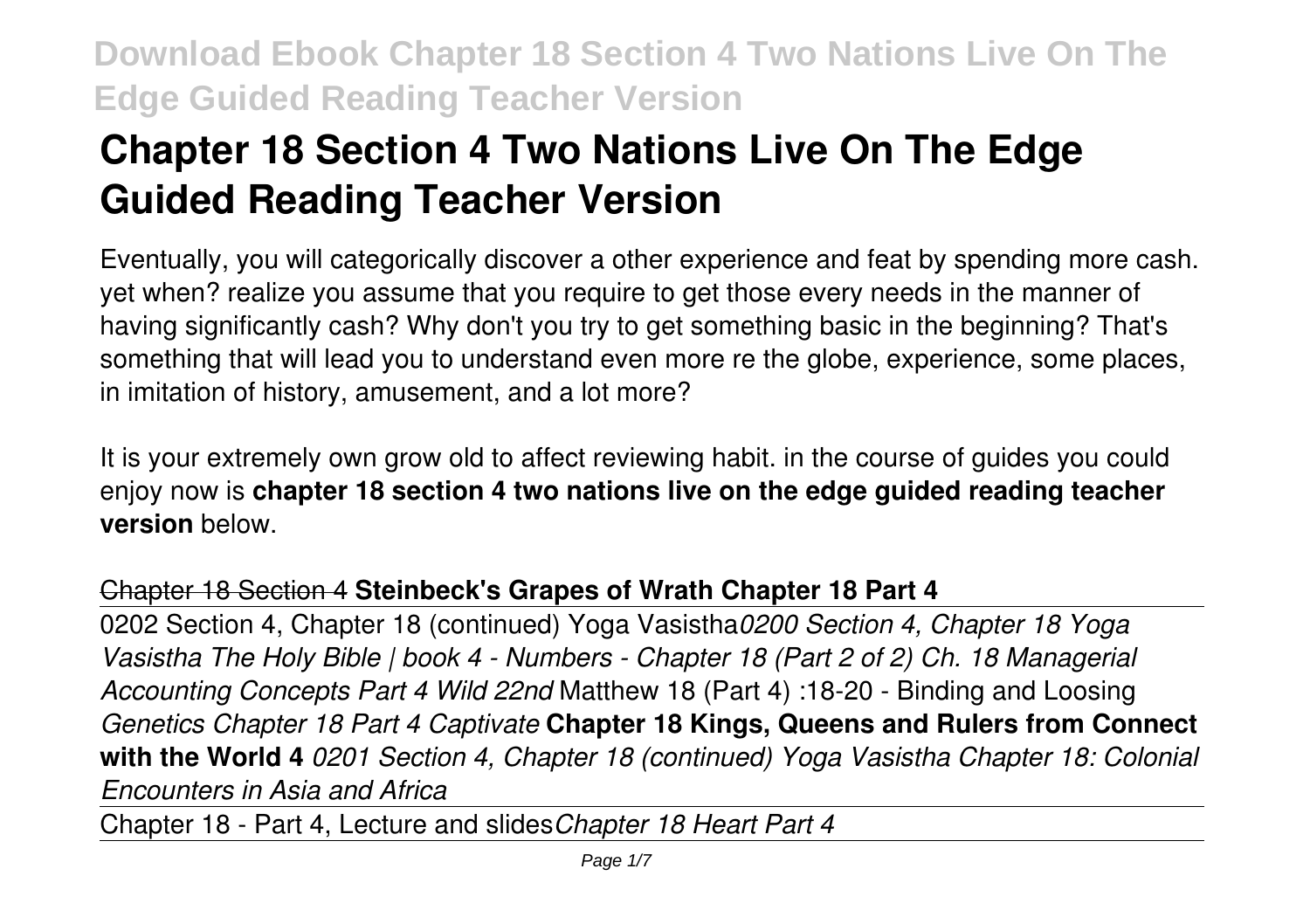Book 4 - Chapter 18 - John Calvin - Of the Power of Making Laws, pt 2

Chapter 18, part 4 Cnidarians The Story Of My Life Chapter 18 Part 4 of 4 Explanation Piggy Characters React To Piggy Book 2 Chapter 4 Memes Game of Thrones Podcast Episode 18 part 2: Chapter 4 *AP Bio - Chapter 18, section 1-3*

ZUZY \u0026 ZEE FIND THE OTHERS! ESCAPE FROM THE SILVER PAW! PIGGY BOOK 2 CH 5 STORY*Chapter 18 Section 4 Two*

Start studying Chapter 18 Section 4- two nations live on the edge. Learn vocabulary, terms, and more with flashcards, games, and other study tools.

*Chapter 18 Section 4- two nations live on the edge ...*

Chapter 18-Section 4-Two Nations Live on the Edge. Brinkmanship Rules U.S. Policy. Brinkmanship-A tense situation that occurs when two nations get as close to war as possible without actually fighting . During the Cold War new bombs were developed to "Scare Peace" into people .

### *Chapter 18-Section 4- Two Nations Live on the Edge*

and other study tools. Chapter 18 Section 4- two nations live on the edge ... Chapter 18-Section 4-Two Nations Live on the Edge Brinkmanship Rules U.S. Policy Brinkmanship-A tense situation that occurs when two nations get as close to war as possible without actually fighting During the Cold War new bombs were developed to "Scare Peace" into people Chapter 18-Section 4- Two Nations Live on the Edge Chapter 18-4 - Powers of Fiduciaries.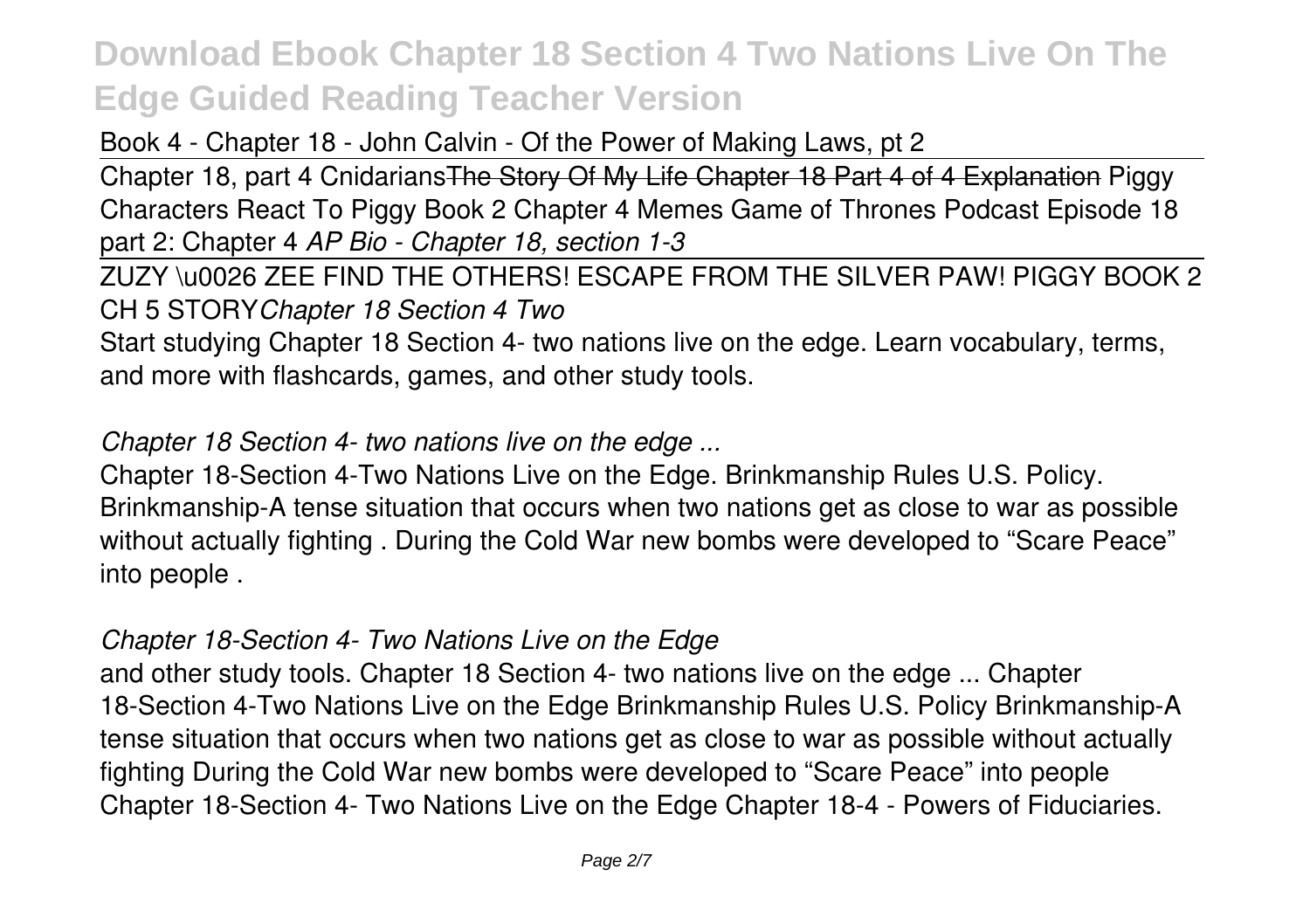## *Chapter 18 Section 4 Two Nations Live On The Edge Test*

Chapter 18 Section 4- two nations live on the edge ... Chapter 18-Section 4-Two Nations Live on the Edge Brinkmanship Rules U.S. Policy Brinkmanship-A tense situation that occurs when two nations get as close to war as possible without actually fighting During the Cold War new bombs were developed to "Scare Peace" into people Chapter 18-Section 4- Two Nations Live on the Edge

## *Chapter 18 Section 4 Two Nations Live On The Edge ...*

Start studying Chapter 18 Section 4: Two Nations Live on the Edge. Learn vocabulary, terms, and more with flashcards, games, and other study tools.

### *Chapter 18 Section 4: Two Nations Live on the Edge ...*

Chapter 18-4 - Powers of Fiduciaries. Chapter 18-4-2 - Powers of trustees. § 18-4-2 Powers of trustees. – (a) Every trust, inter vivos or testamentary, previously or subsequently effective, in which no provision is made to the contrary, shall be deemed to give to the trustees or trustee under the trust for the time being, in addition to any other power they may lawfully have, full power in their, his, or her discretion, or if a corporation in the discretion of its duly authorized officer ...

## *Chapter 18-4-2 - Powers of trustees. :: 2012 Rhode Island ...*

Detached one- and two-family dwellings of light-frame construction and two stories or less above grade plane are not required to comply with the provisions of Section 18.13 of ACI 318.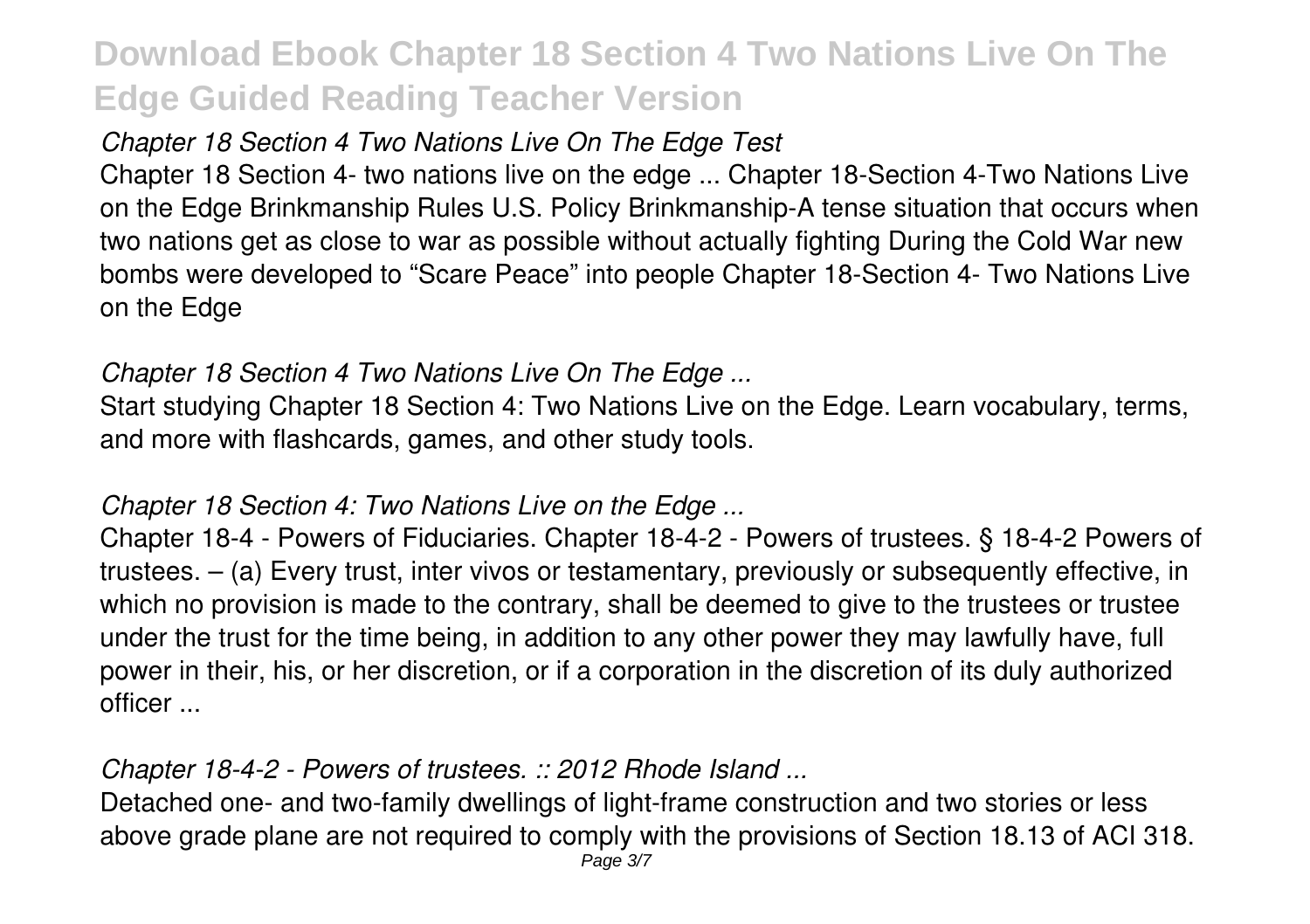Section 18.13.4.3(a) of ACI 318 shall not apply.

### *Chapter 18: Soils and Foundations, California Building ...*

18-3.1 Required. 18-3.2 Separate building permit required. 18-3.3 Emergency work. 18-3.4 Temporary permit required. Sec. 18-3.1 Required. (a) No person shall perform any of the following or cause any of the following to be performed without first obtaining a building permit therefor as prescribed in this section:

### *Chapter 18 FEES AND PERMITS FOR BUILDING, ELECTRICAL ...*

20.4.1 - Rural Health Clinics and Federally Qualified Health Centers 20.4.1.1 - RHC/FQHC Claims With Dates of Service Prior to January 1, 2002 20.4.1.2 - RHC/FQHC Claims With Dates of Service on or After January 1, 2002 20.4.2 - A/B MAC (A) Requirements for Nondigital Screening Mammographies

#### *Medicare Claims Processing Manual*

Guided Reading Chapter 18 Section 4 Two Nations Live On The Edge Answers As recognized, adventure as skillfully as experience virtually lesson, amusement, as competently as deal can be gotten by just checking out a book guided reading chapter 18 section 4 two nations live on the edge answers also it is not directly done, you could undertake even more roughly this life, something like the world.

*Guided Reading Chapter 18 Section 4 Two Nations Live On ...*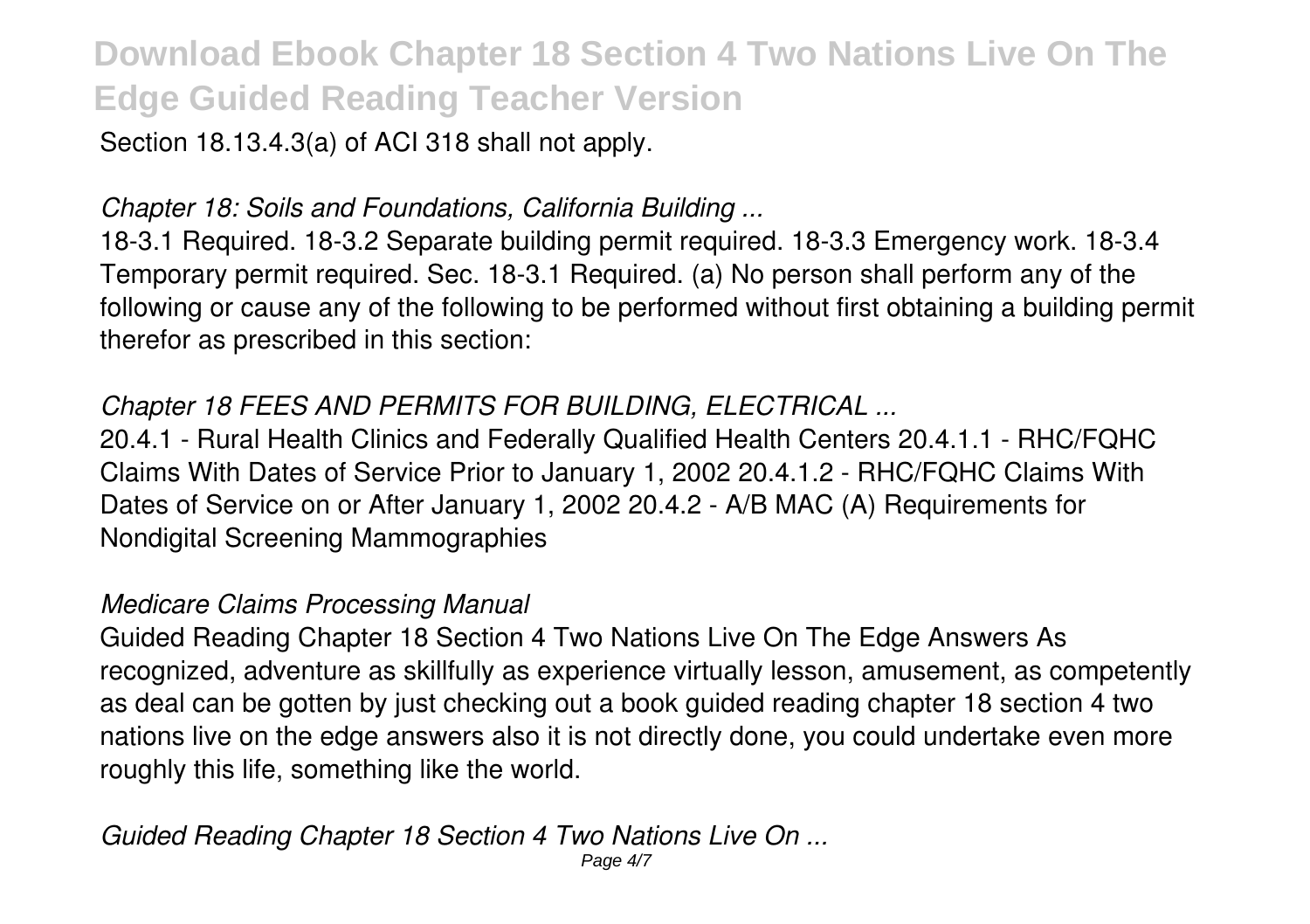chapter: chapter 1 chapter 2 chapter 3 chapter 4 chapter 5 chapter 6 chapter 7 chapter 8 chapter 9 chapter 10 chapter 11 chapter 12 chapter 13 chapter 14 chapter 15 chapter 16 chapter 17 chapter 18 chapter 19 chapter 20 chapter 21 chapter 22 chapter 23 chapter 24 chapter 25 chapter 26

#### *Aristotle, Rhetoric, book 2, chapter 18, section 4*

Chapter 18, Section 18.4 Treatment of Lead Exposed Children Trial (TLC) Analysis of Response Profiles with Multiple Imputation of Missing Data . use "tlcmiss.dta " . mi set flong . mi misstable summarize, all

#### *Chapter 18, Section 4 - Harvard University*

Chapter 18 Section 4- two nations live on the edge | Arts ... Section 4 Guided Reading and Review The Special Courts NAME CLASS DATE 18 CHAPTER Court Number of Term of Types of Cases Judges Judges 1. United States Court of Federal Claims a. b. c. 2.

### *Chapter 18 Section 4 Guided Reading Two Nations Live On ...*

Chapter 18-Section 4-Two Nations Live on the Edge Brinkmanship Rules U.S. Policy Brinkmanship-A tense situation that occurs when two nations get as close to war as possible without actually fighting During the Cold War new bombs were developed to "Scare Peace" into people Chapter 18-Section 4- Two Nations Live on the Edge

## *Chapter 18 Section 4 Two Nations Live On The Edge*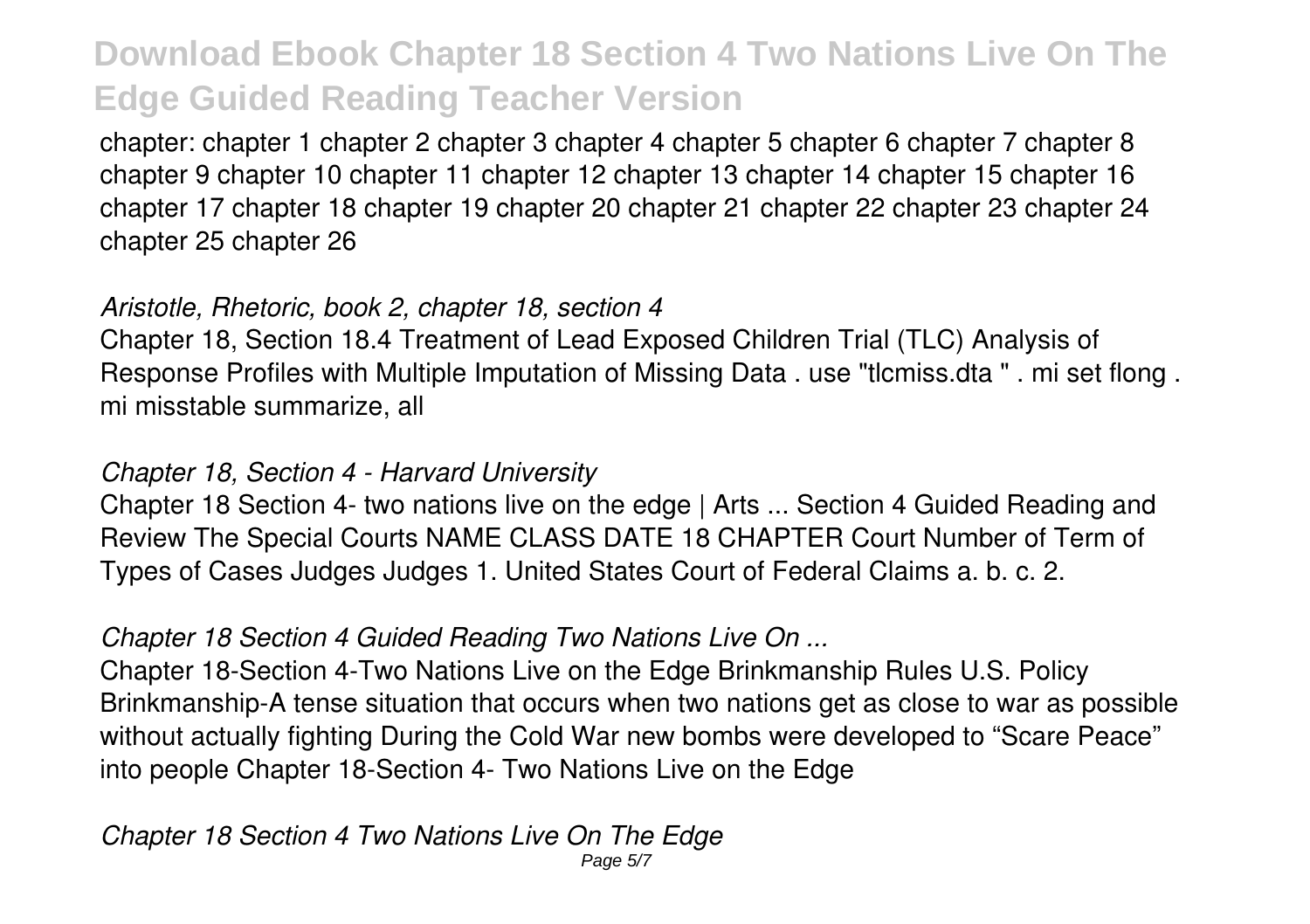Chapter 18- Section 4: Two Nations live on the Edge 2. The scientists who developed the atomic bomb had suspected since 1942 that it was possible to create an even more destructive thermonuclear weapon- the hydrogen bomb, or H-bomb. 4. By the time both countries had the H-bomb, Dwight D. Eisenhower was president.

#### *Chapter 18 Section 4 - Chapter 18 Section 4 Two Nations ...*

Medicare Program Integrity Manual Chapter 4 - Program Integrity . Table of Contents (Rev. 10383, Issued: 10-09-20) Transmittals for Chapter 4. 4.1 - Introduction

### *Medicare Program Integrity Manual - CMS*

chapter 1 chapter 2 chapter 3 chapter 4 chapter 5 chapter 6 chapter 7 chapter 8 chapter 9 chapter 10 chapter 11 chapter 12 chapter 13 chapter 14 chapter 15 chapter 16 chapter 17 chapter 18 chapter 19 chapter 20 chapter 21 chapter 22 chapter 23 chapter 24 chapter 25 chapter 26 chapter 27 chapter 28 ... section 1 section 2 section 3 section 4 ...

## *Thucydides, The Peloponnesian War, Book 2, chapter 18 ...*

Table of Contents » Title 19.2. Criminal Procedure » Chapter 18. Sentence; Judgment; Execution of Sentence » Article 1. General Provisions » § 19.2-303.4. Payment of costs when proceedings deferred and defendant placed on probation. Section ; Print; PDF; email

## *§ 19.2-303.4. Payment of costs when proceedings deferred ...*

§ 19.2-310.4. Procedures for conducting DNA analysis of blood, saliva or tissue sample.